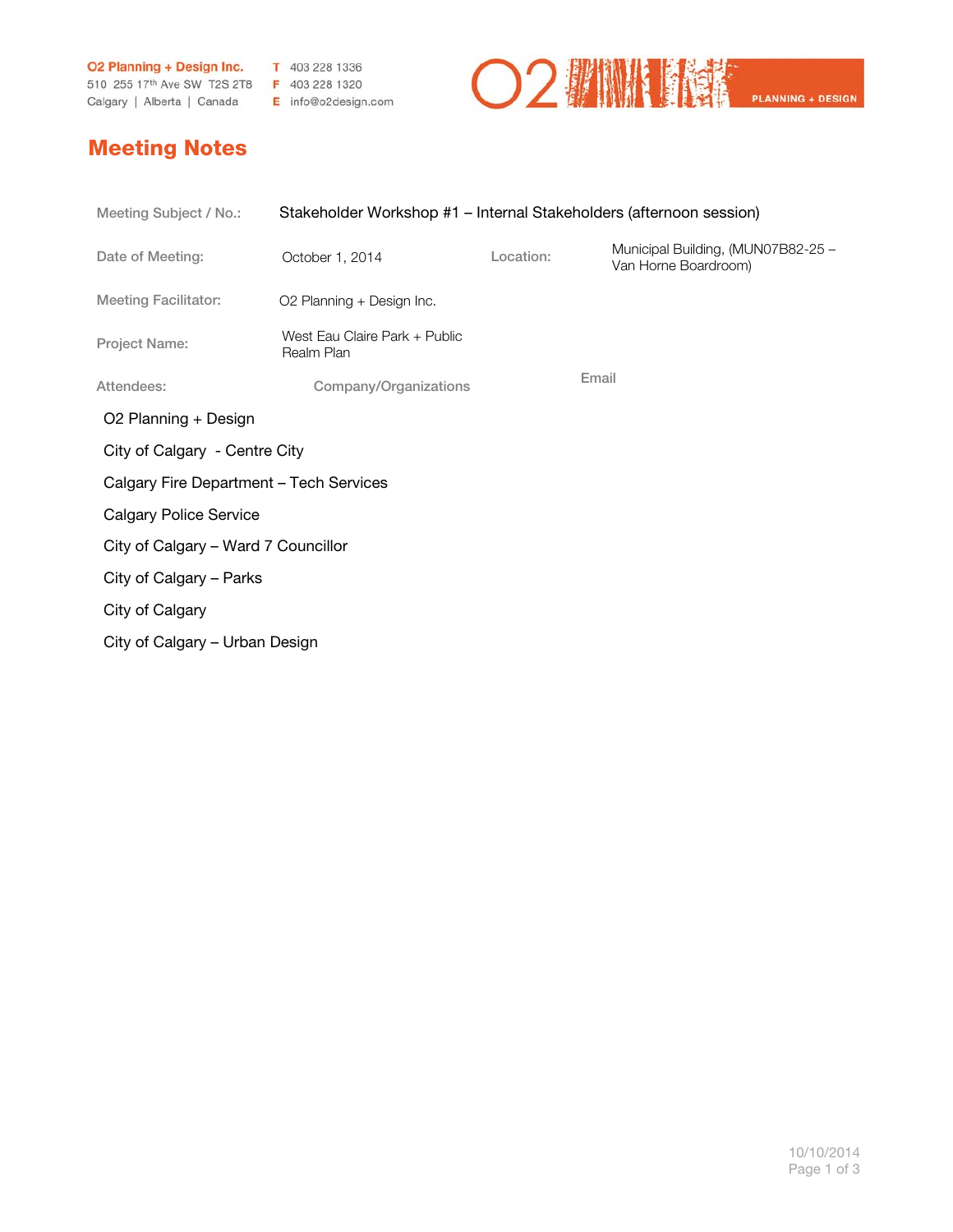| <b>Topic</b>   |                                  | <b>Notes</b>                                                                                                                                                                                                                                                                                                                              |  |  |
|----------------|----------------------------------|-------------------------------------------------------------------------------------------------------------------------------------------------------------------------------------------------------------------------------------------------------------------------------------------------------------------------------------------|--|--|
| 1              | Circulation $+$<br>Accessibility | Are there any statistics to support number of pathway users? Numbers would be interesting<br>$\bullet$<br>to have and could help to determine projections.                                                                                                                                                                                |  |  |
|                |                                  | Numbers exist for the Peace Bridge                                                                                                                                                                                                                                                                                                        |  |  |
|                |                                  | A balance needs to be maintained between cyclists and other pathway users.                                                                                                                                                                                                                                                                |  |  |
|                |                                  | If pathway is wider, users tend to go faster                                                                                                                                                                                                                                                                                              |  |  |
|                |                                  | Pedestrians on pathways act as a natural speed bump to cyclists. If the separation is too<br>much, cyclist speed tends to increase.                                                                                                                                                                                                       |  |  |
|                |                                  | Pathway design (curves, aggregate, paint markers, etc.) helps to slow down cyclists                                                                                                                                                                                                                                                       |  |  |
|                |                                  | Opportunity to adjust surface paving at intersection (Peace Bridge and Eau Claire Plaza<br>approaches) to slow down cyclists                                                                                                                                                                                                              |  |  |
|                |                                  | There was a planter in the middle of the promenade at some point and it seemed to slow<br>down cyclist traffic.                                                                                                                                                                                                                           |  |  |
|                |                                  | Morning commuters seem to respect rules if the speed limit is lower.<br>$\bullet$                                                                                                                                                                                                                                                         |  |  |
|                |                                  | Consider road network as part of the solution to alleviate cyclist traffic                                                                                                                                                                                                                                                                |  |  |
|                |                                  | Important to maintain cyclists in the park. A combination of elements should be implemented<br>to reduce the cyclist traffic speed:                                                                                                                                                                                                       |  |  |
|                |                                  | Strategically Designed pathway                                                                                                                                                                                                                                                                                                            |  |  |
|                |                                  | <b>Rule Enforcement</b>                                                                                                                                                                                                                                                                                                                   |  |  |
|                |                                  | Alternative routes                                                                                                                                                                                                                                                                                                                        |  |  |
|                |                                  | The pathway between the Peace Bridge and the Eau Claire Plaza is the most congested. This<br>could be designated as a slow zone.                                                                                                                                                                                                          |  |  |
|                |                                  | Temporary, solar powered signage that indicates cyclist's speed limits in the designated area<br>to raise awareness.                                                                                                                                                                                                                      |  |  |
| $\overline{c}$ | Vegetation and<br>Greenspace     | The pre-existing, vegetation is most intimate canopy in the area. Opening it up would not be<br>beneficial                                                                                                                                                                                                                                |  |  |
|                |                                  | Need some elements of wilderness                                                                                                                                                                                                                                                                                                          |  |  |
| 3              | Maintenance + Safety             | Need a balance between visually accessible areas and physically accessible areas to ensure<br>safety and functionality.                                                                                                                                                                                                                   |  |  |
| 4              | Amenities                        | The West Eau Claire area should not compete with the East Village in terms of amenities and<br>programming.                                                                                                                                                                                                                               |  |  |
|                |                                  | There is often people watching fire department/police operations at the boat launch. Creating<br>an area to look out could be visually and interactively interesting.                                                                                                                                                                     |  |  |
|                |                                  | Interface with 8th Street Corridor project: the current concept should be considered as a<br>$\bullet$<br>placeholder as the nature of the adjacent development is still uncertain. The adjacent parking<br>lot is owned by the City and planned for institutional use, such as an opera house. Parcel<br>ownership should be identified. |  |  |